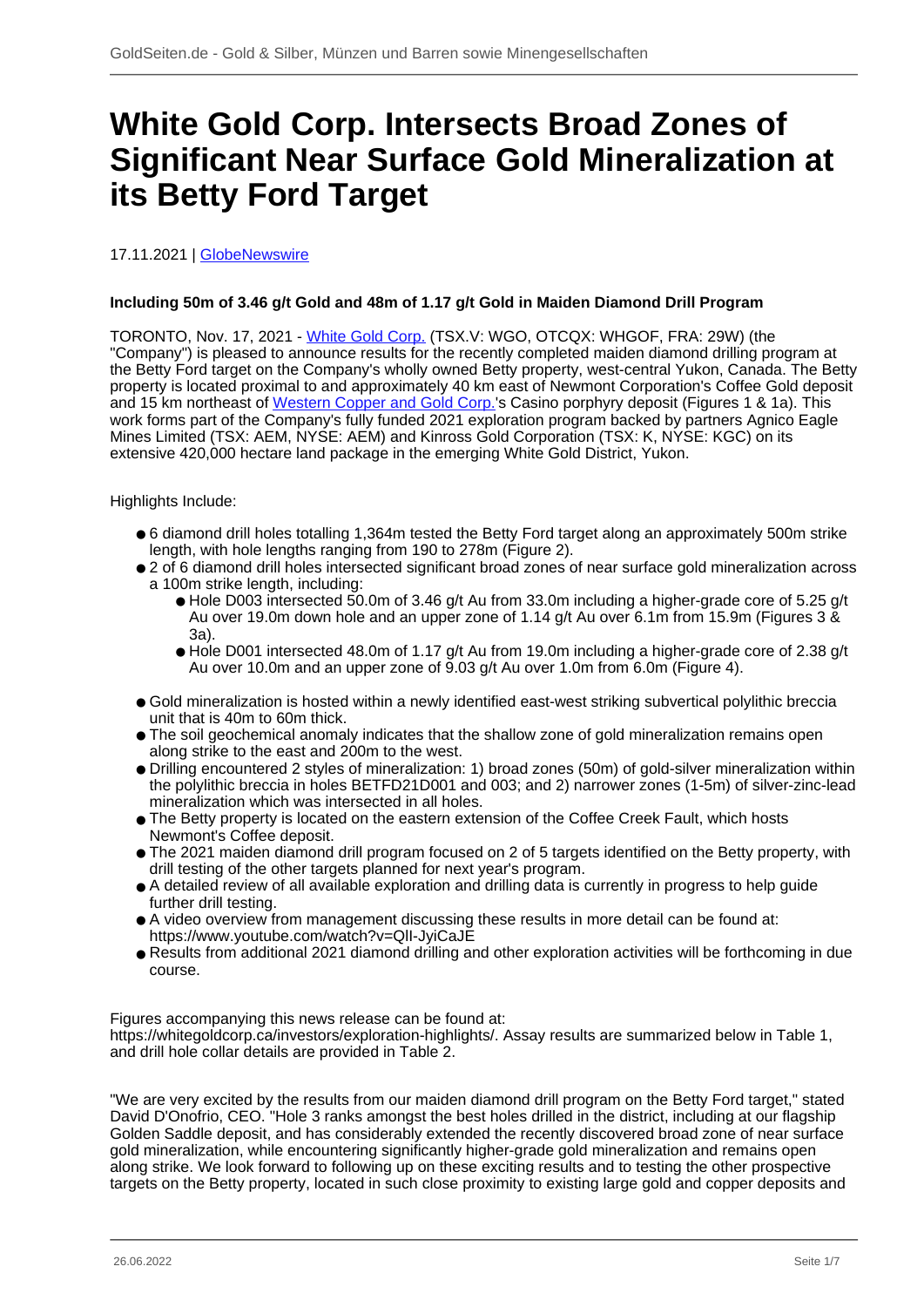situated along the same fault structure."

Shawn Ryan, Co-Founder and Chief Technical Advisor stated, "It's nice to finally see the Betty Project get its first round of diamond drilling. I staked the project back in 2010 to cover two key intersecting regional structures, namely the Dip Creek fault (NE) and the prospective Coffee Creek fault (EW). Since then, we have conducted a systematic soil program that has outlined a large gold mineralized system. This is the same exploration path that led to the discovery of the Golden Saddle and Coffee deposits.

Comparing the Betty hole BETFD21D003 gold grade and intensity to the Golden Saddle and Coffee deposits, reminds me of Underworld 2008 drilling on the Golden Saddle, which is now owned by White Gold, where Hole 21 intersected 50m of 3.1 g/t Au with a follow up hole WD09-31 in 2009 returning 104m of 3.39 g/t Au. We also saw similar intensities in the Coffee's Double-Double zone where they intersected 33.5 m of 5.1 g/t Au.

This diamond drilling program is a great start to hopefully leading to the Yukon's next big discovery."

Table 1. Summary of 2021 Diamond Drilling Gold Assay Results at the Betty Ford Target.

| Hole ID           |        |             | From (m) To (m) Length (m)* Au (g/t) Ag (g/t) |          |        |
|-------------------|--------|-------------|-----------------------------------------------|----------|--------|
| BETFD21D001 6.00  |        | 7.00        | 1.00                                          | 9.03     | 3.40   |
|                   | 19.00  | 67.00       | 48.00                                         | 1.17     | 2.50   |
| Inc.              | 23.00  | 50.00       | 27.00                                         | 1.54     | 2.98   |
| Inc.              | 24.00  | 34.00       | 10.00                                         | 2.38     | 2.52   |
| BETFD21D002 17.00 |        | 20.00       | 3.00                                          | $0.03 -$ | 33.87  |
|                   | 61.00  | 62.50       | 1.50                                          | 0.05     | 47.67  |
|                   | 100.50 | 101.50 1.00 |                                               | 0.07     | 25.05  |
|                   | 118.00 | 118.50 0.50 |                                               | 0.23     | 159.00 |
|                   | 126.00 | 127.00 1.00 |                                               | 0.05     | 121.00 |
| BETFD21D003 15.90 |        | 22.00       | 6.10                                          | 1.14     | 4.25   |
|                   | 33.00  | 83.00       | 50.00                                         | 3.46     | 4.93   |
| Inc.              | 44.00  | 74.00 30.00 |                                               | 4.47     | 5.19   |
| Inc.              | 44.00  | 63.00       | 19.00                                         | 5.25     | 4.49   |
| BETFD21D004 32.50 |        | 33.50       | 1.00                                          | 0.07     | 7.40   |
|                   | 65.00  | 67.00       | 2.00                                          | 0.02     | 8.30   |
|                   | 105.00 | 106.70 1.70 |                                               | 0.02     | 10.40  |
|                   | 113.70 | 115.35 1.65 |                                               | 0.07     | 7.60   |
|                   | 124.15 | 125.00 0.85 |                                               | 0.73     | 15.60  |
|                   | 164.00 | 166.00 2.00 |                                               | 0.03     | 8.00   |
| BETFD21D005 23.60 |        | 25.40 1.80  |                                               | 0.12     | 19.22  |
|                   | 93.65  | 94.40       | 0.75                                          | 0.03     | 13.90  |
| BETFD21D006 16.40 |        | 19.00       | 2.60                                          | 0.22     | 36.77  |
|                   | 59.70  | 65.00       | 5.30                                          | 0.07     | 57.85  |
|                   | 72.00  | 73.20       | 1.20                                          | 0.02     | 35.00  |
|                   | 107.45 | 110.60 3.15 |                                               | 0.03     | 14.52  |
|                   | 115.00 | 119.50 4.50 |                                               | 0.03     | 13.23  |
|                   | 201.00 | 203.00 2.00 |                                               | 0.05     | 23.85  |

\* Note: All drill hole intercepts reported herein are core lengths. Currently there is insufficient data to estimate true thicknesses.

#### Betty Ford Target

The Betty Ford target is located in the centre of the Betty property and forms an approximately 1 km long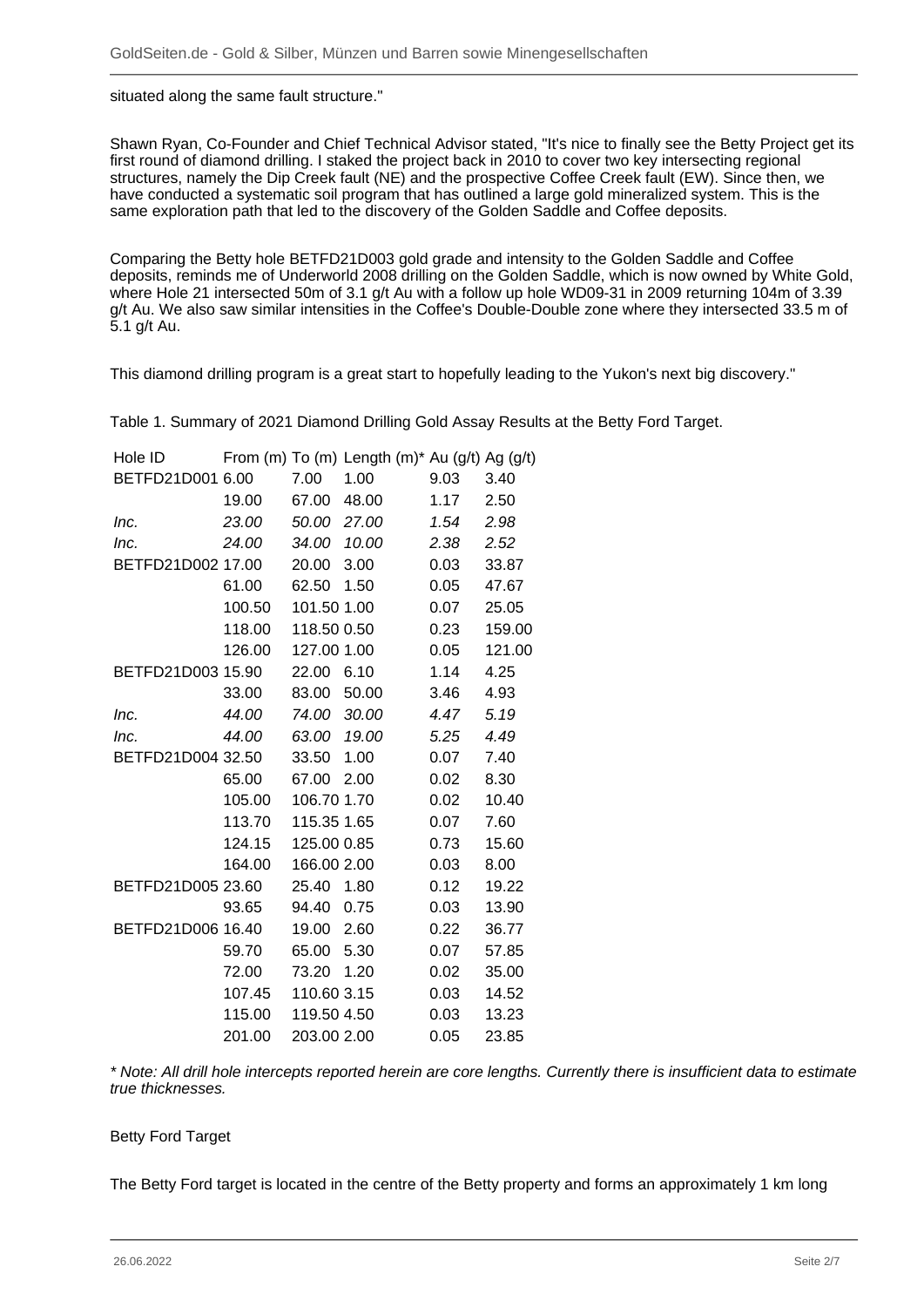east-west trending gold-in-soil anomaly with gold values ranging from trace up to 1,961 ppb Au. Bedrock exposure in this area is extremely limited and existing property-scale geology maps indicate the area is underlain predominately by metasedimentary rocks comprising quartzite and muscovite and/or biotite schists. The Betty property is located on the eastern extension of the Coffee Creek Fault, which hosts Newmont's Coffee deposit

In 2018 a 6-hole RAB drilling program by the Company tested the central portion of the soil anomaly and 3 holes encountered gold mineralization including 0.94 g/t Au over 24.39m in BETFRDRAB18-001, 1.08 g/t Au over 50.29m in BETFRDRAB18-002, and 0.75 g/t Au over 13.72m in BETFRDRAB18-003. The 2021 diamond drilling results reported here represents the first follow up drilling since the original 2018 discovery.

#### 2021 Diamond Drilling Program

The 2021 diamond drilling program at the Betty Ford target comprised 6 holes totalling 1,364m which tested the target area along an approximately 500m strike length with hole lengths ranging from 190 to 278m. The 4 westernmost holes (BETFD21D001 to 004) were drilled to the south (180?) at dips of -50?, and the 2 easternmost holes (BETFD21D005 & 006) were drilled to the southwest (210?) at a dip of -50?.

#### Results

Hole BETFD21D001 was drilled to validate BETFRDRAB18-002 which had returned the best gold intercept (1.08 g/t Au over 50.29m) in 2018 RAB drilling. BETFD21D001 confirmed the overall thickness and grade of gold mineralization, returning a narrow high-grade gold intercept directly beneath overburden grading 9.03 g/t Au over 1.0 from 6.0-7.0m, and an underlying main zone that returned 1.17 g/t Au over 48.0m from 19.0-67.0m. The mineralization also contains silver values in the range of 2.50 to 3.40 g/t Ag. Mineralization is hosted within a newly identified east-west striking subvertical polylithic breccia unit that is approximately 40-60m thick which is bounded by metasedimentary rocks (quartzites, and muscovite and biotite schists) to the north and south. The breccia contains angular to sub-rounded fragments of a wide variety of lithologies (metasediments, porphyry, tuff, fuchsitic-altered mafic to ultramafic rocks, quartz vein fragments, etc.) ranging in size from millimetres to decimetres, varies from matrix to clast-supported, and contains minor (trace-2%) disseminated and cubic pyrite in the matrix.

Hole BETFD21D003 was drilled 100m east and along strike from BETFD21D001, and also intersected a broad zone of gold mineralization. An upper zone returned 1.14 g/t Au over 6.1m from 15.9 to 22.0m, and the underlying main zone returned 3.46 g/t Au over 50.0m from 33.0 to 83.0m, which included a higher-grade core that averaged 4.47 g/t Au over 30.0m from 44.0-74.0m including 5.25 g/t Au over 19.0m from 44.0-63.0m. Silver values in the mineralized zones in this hole ranged between 4.25 and 5.19 g/t Ag.

Hole BETFD21D002 was drilled to undercut hole BETFD21D001 by approximately 50m, and BETFD21D004 was drilled to test for a strike extension 100m to the west. Neither hole intersected significant gold mineralization, however a second style of polymetallic mineralization was encountered. These form relatively narrow zones (1-3m) of silver-zinc-lead mineralization with metal values in the range of 7.4 to 159.0 g/t Ag, 385 - 3,660 ppm Zn and 72 - 2,211 ppm Pb.

Holes BETFD21D005 & 006, which drilled further to the east, did not intersect significant gold mineralization but again encountered narrow zones (0.75 - 5.30m) of silver-zinc-lead mineralization. Mineralized zones in these holes averaged in the range of  $13.23 - 57.85$  g/t Ag, 86 - 3,197 ppm Zn and 452 - 2,780 ppm Pb.

#### Interpretation & Next Steps

The preliminary interpretation suggests that the main zones of significant gold mineralization encountered in holes BETFD21D001 and 003 are hosted in an upper oxidized and transition (oxide to sulphide) zone, which is underlain by a relatively unmineralized sulphide domain within the polylithic breccia unit. The soil geochemical anomaly indicates that the gold mineralized zone remains open along strike to the east and 200m to the west, possibly confined to shallow depths (50-75m below surface) related to oxidation.

Hole BETFD21D002 which undercut hole BETFD21D001 did not encounter any gold mineralization, despite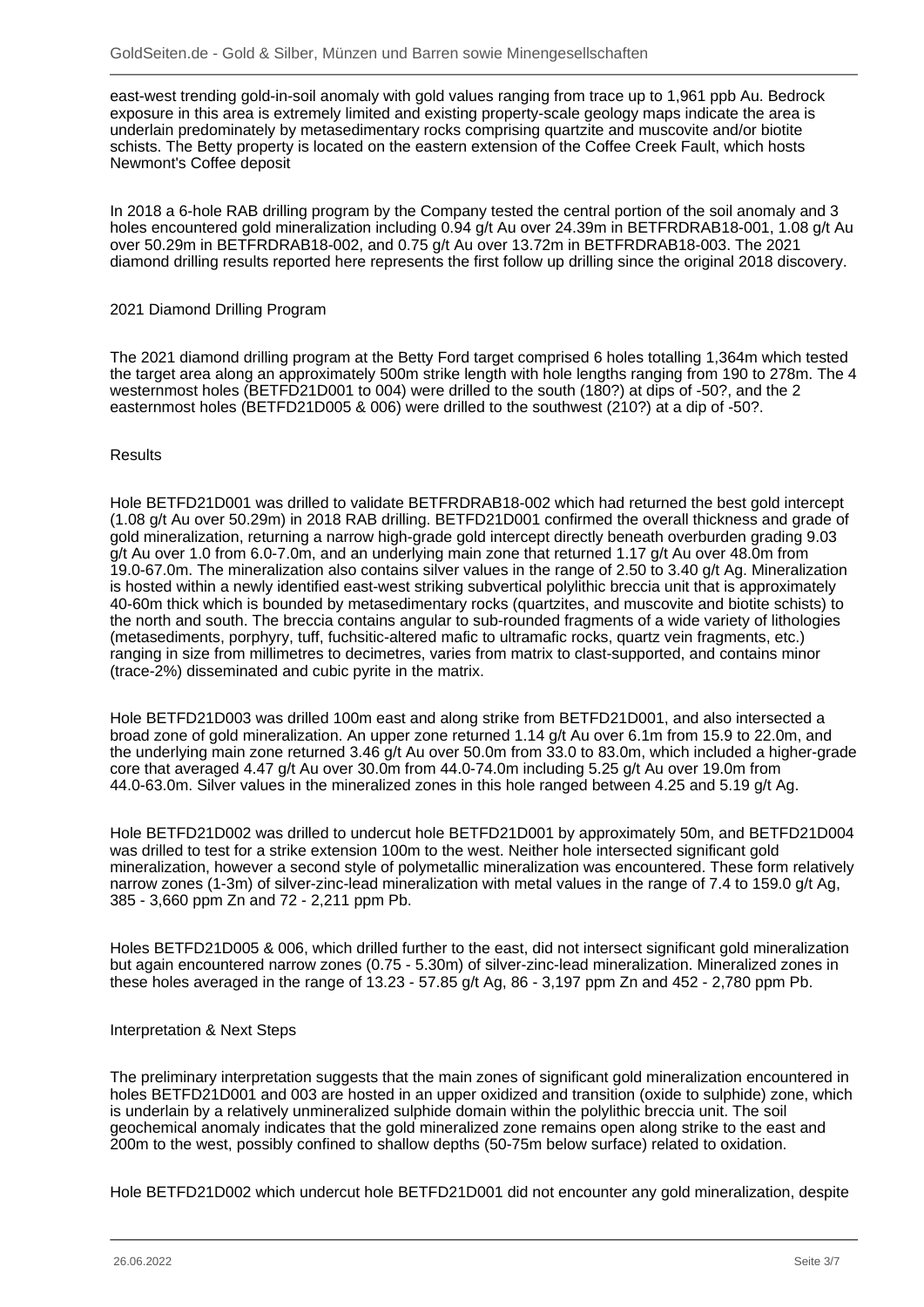drilling through a thick section of the host polylithic breccia, possibly drilled below the gold mineralized oxide-transition zones. It also appears possible that holes which tested the zone along strike to the west (BETFD21D004) and east (BETFD21D006) may have also intersected the polylithic breccia unit below the oxide-transition zones, explaining the absence of significant gold mineralization in these holes.

The narrower zones of Ag-Zn-Pb mineralization encountered may represent distal mineralization to a possible porphyry system. Historic RC drilling at the Company's Mascot target located approximately 6 km east-southeast of the Betty Ford target encountered intrusion-related mineralization with a similar Ag-Zn-Pb association, however gold content is notably higher at Mascot, including 2.62 g/t Au over 41.1m in hole BETR12-022 (see "About the Betty Property" below for more detail).

The structural geological setting of the Betty property is complex, however the Company has made significant progress in developing a better understanding of structural controls related to several different styles of mineralization (see Company news release dated August 11, 2021). Over the coming months the Company's geologists and consultants will be carrying out a thorough review and detailed interpretation of all existing exploration and drilling data. Follow-up diamond drilling at the Betty Ford target next season will focus on tracing the near-surface extensions of the significant gold zone that has been identified in holes BETFD21D001 and 003. Additional prospective targets on the property, in particular the large Mascot target, will also be tested by diamond drilling.

In addition to the diamond drilling carried out on the Betty Ford target, drilling was also carried out on the Betty White target located approximately 750m to the north. Assay results for the latter drilling are pending and will be announced in due course.

Table 2. Collar Details for 2021 Diamond Drill Holes at the Betty Ford Target.

| Hole ID             |         |           | Collar Location (UTM NAD83, Zone 7) Dip Azimuth Length |     |     |         |
|---------------------|---------|-----------|--------------------------------------------------------|-----|-----|---------|
|                     |         |           | Easting (m) Northing (m) Elevation (m) (deg) (deg)     |     |     | (m)     |
| BETFD21D001 624,598 |         | 6,963,582 | 823                                                    | -50 | 180 | 190.0   |
| BETFD21D002 624,598 |         | 6,963,645 | 816                                                    | -50 | 180 | 278.0   |
| BETFD21D003 624,695 |         | 6,963,621 | 855                                                    | -50 | 180 | 200.0   |
| BETFD21D004 624,498 |         | 6,963,586 | 781                                                    | -50 | 180 | 235.0   |
| BETFD21D005 624,959 |         | 6,963,622 | 904                                                    | -50 | 210 | 211.0   |
| BETFD21D006 624,830 |         | 6,963,712 | 830                                                    | -50 | 210 | 250.0   |
| <b>TOTAL</b>        | 6 holes |           |                                                        |     |     | 1,364.0 |

About the Betty Property

The Betty property comprises 860 quartz claims which cover an area of 17,127 hectares and is strategically located contiguous to and 15 km northeast of [Western Copper and Gold Corp.](/minen/612--Western-Copper-and-Gold-Corp)'s Casino porphyry deposit and 40 km east of Newmont Corporation's Coffee Gold deposit.

The property hosts several early-stage exploration targets including the Betty Ford, Betty White, Betty Grable, Betty Black and Mascot targets. The property was originally staked in 2010 and since that time has seen intermittent exploration. Early work from 2010 to 2013 was carried out by Ethos Gold Corp. ("Ethos") which completed soil geochemistry surveys (coarse grid), airborne magnetic and radiometric surveys, the acquisition of high-resolution satellite imagery, trenching and reverse circulation (RC) drilling. The majority of Ethos's work was focused in the Mascot target area leaving large portions of the property underexplored. More recent work has included mapping and prospecting, infill soil geochemistry sampling, ground geophysical surveys (Induced Polarization-Resistivity, and Magnetics - VLF-EM), LiDAR surveys, GT probe sampling and RAB drilling in 2018. Significant historical RC & RAB drilling results include 2.62 g/t Au over 41.1m in hole BETR12-022, 29.75 g/t Au over 3.1m in BETR12-012 and 2.19 g/t Au over 10.7m in BETR12-014 in Ethos RC drilling at the Mascot target, and 1.08 g/t Au over 50.29m in hole BETFRDRAB18-002 in 2018 RAB drilling by the Company at the Betty Ford target.

The Betty property is underlain primarily by Late Devonian metasedimentary rocks of the Snowcap Assemblage which have been intruded by the Middle Cretaceous Dawson Range granodiorite and diorite in the southern portion of the property. The structural geological setting of the property area is complex with 4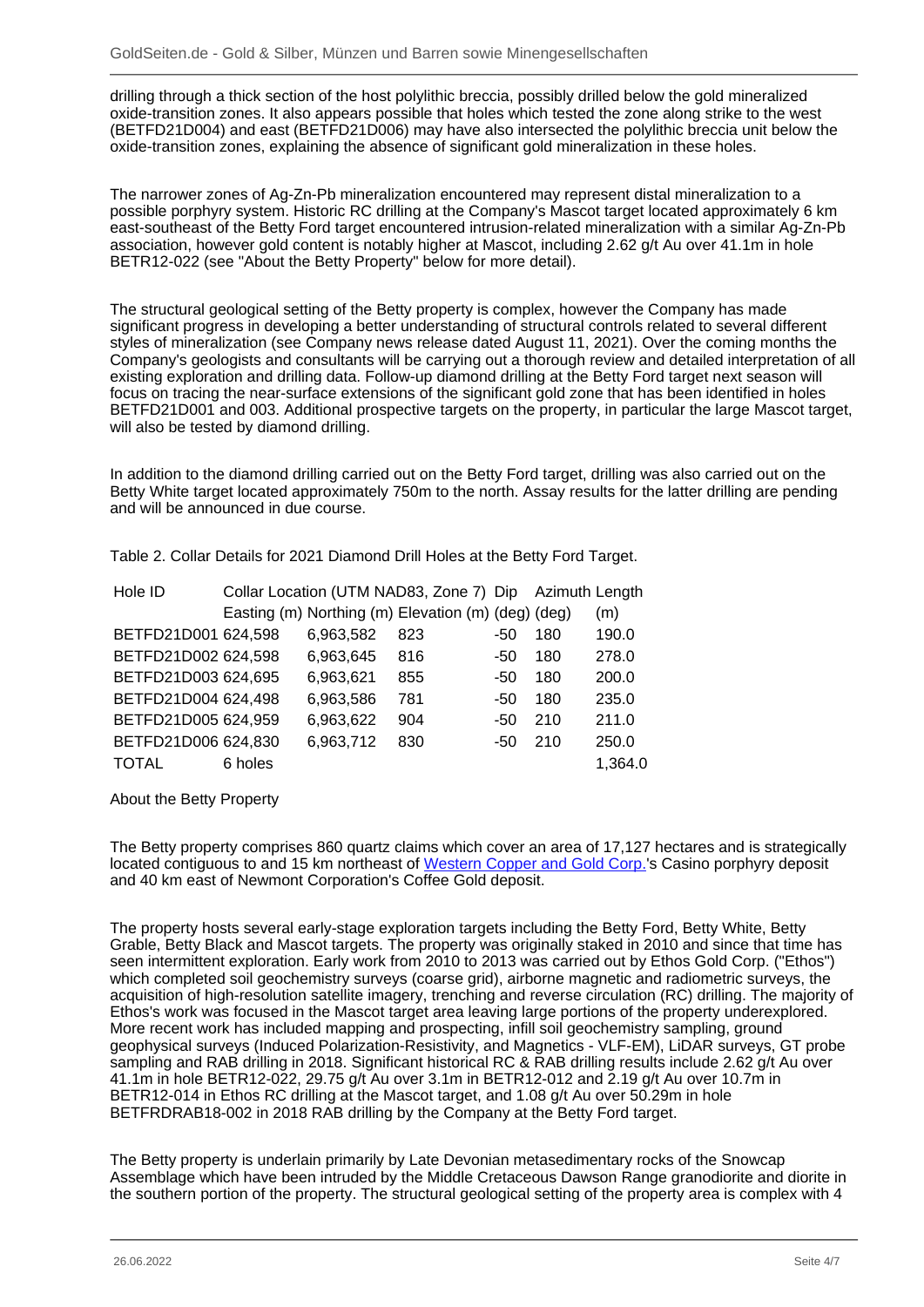major fault arrays being recognized: 1) WNW-trending Yukon River Shear Zone (YRSZ); 2) E-W trending Coffee Creek fault; 3) NW-trending Big Creek fault; and 4) NE-trending Dip Creek fault. The earliest faults are W to WNW trending, southerly verging thrust faults (later movement is dextral strike slip) including the Coffee Creek Fault and Yukon River Shear Zone, and NW trending oblique second order faults. Later fault systems include the NW-trending Big Creek Fault and the NE-trending Dip Creek Fault. Additional 2nd and 3rd order faults also developed at this time, possibly in the Mid to Late Cretaceous. The most important structures controlling gold mineralization as outlined by soil geochemistry appear to be 2<sup>nd</sup> and 3<sup>rd</sup> order NE trending and W trending structures. These areas include the Betty Ford, Betty White, Betty Grable and Mascot zones. More rarely gold mineralization appears to be associated with regional scale structures as is the case with the Betty Black zone on the Coffee Creek Fault. Based on soil geochemistry and structural interpretations, the property is prospective for several styles of mineralization including orogenic gold, intrusion-related gold, and porphyry copper (Au/Mo) mineralization.

## QA/QC

Analytical work for the 2021 diamond drilling program was performed by ALS Canada Ltd., an internationally recognized analytical services provider, at its North Vancouver, British Columbia laboratory. Sample preparation was carried out at its Whitehorse, Yukon facility. All diamond drill core samples were prepared using procedure PREP-31H (crush 70% less than 2mm, riffle split off 500g, pulverize split to better than 85% passing 75 microns) and analyzed by method Au-AA23 (30g fire assay with AAS finish) and ME-ICP41 (0.5g, aqua regia digestion and ICP-AES analysis). Samples containing >10 g/t Au were reanalyzed using method Au-GRAV21 (30g Fire Assay with gravimetric finish).

The reported work was completed using industry standard procedures, including a quality assurance/quality control ("QA/QC") program consisting of the insertion of certified standards, blanks and duplicates into the sample stream.

#### About White Gold Corp.

The Company owns a portfolio of 21,111 quartz claims across 31 properties covering over 420,000 hectares representing over 40% of the Yukon's emerging White Gold District. The Company's flagship White Gold property hosts the Company's Golden Saddle and Arc deposits which have a combined mineral resource of 1,139,900 ounces Indicated at 2.28 g/t Au and 402,100 ounces Inferred at 1.39 g/t Au<sup>(1)</sup>. Mineralization at the Golden Saddle and Arc is also known to extend beyond the limits of the current resource estimate. The Company's VG deposit acquired in March 2019 hosts an Inferred Resource of 267,600 ounces of gold at 1.62 g/t Au<sup>(2)</sup>. Regional exploration work has also produced several other new discoveries and prospective targets on the Company's claim packages which border sizable gold discoveries including the Coffee project owned by Newmont Corporation, and [Western Copper and Gold Corp.](/minen/612--Western-Copper-and-Gold-Corp)'s Casino project. For more information visit www.whitegoldcorp.ca.

(1) See [White Gold Corp.](/minen/3340--White-Gold-Corp) technical report titled "Technical Report for the White Gold Project, Dawson Range, Yukon Canada", dated July 10, 2020, prepared by Dr. Gilles Arseneau, P.Geo., and Andrew Hamilton, P.Geo., available on SEDAR.

(2) See [White Gold Corp.](/minen/3340--White-Gold-Corp) press release dated November 11, 2021 "[White Gold Corp.](/minen/3340--White-Gold-Corp) Announces 16% Increase to Inferred Resources at its VG Deposit Located 11 km North of its Flagship Golden Saddle and Arc Deposits, Yukon, Canada".

#### Cautionary Note Regarding Forward Looking Information

This news release contains "forward-looking information" and "forward-looking statements" (collectively, "forward-looking statements") within the meaning of the applicable Canadian securities legislation. All statements, other than statements of historical fact, are forward-looking statements and are based on expectations, estimates and projections as at the date of this news release. Any statement that involves discussions with respect to predictions, expectations, beliefs, plans, projections, objectives, assumptions, future events or performance (often but not always using phrases such as "expects", or "does not expect", "is expected", "anticipates" or "does not anticipate", "plans", "proposed", "budget", "scheduled", "forecasts", "estimates", "believes" or "intends" or variations of such words and phrases or stating that certain actions, events or results "may" or "could", "would", "might" or "will" be taken to occur or be achieved) are not statements of historical fact and may be forward-looking statements. In this news release, forward-looking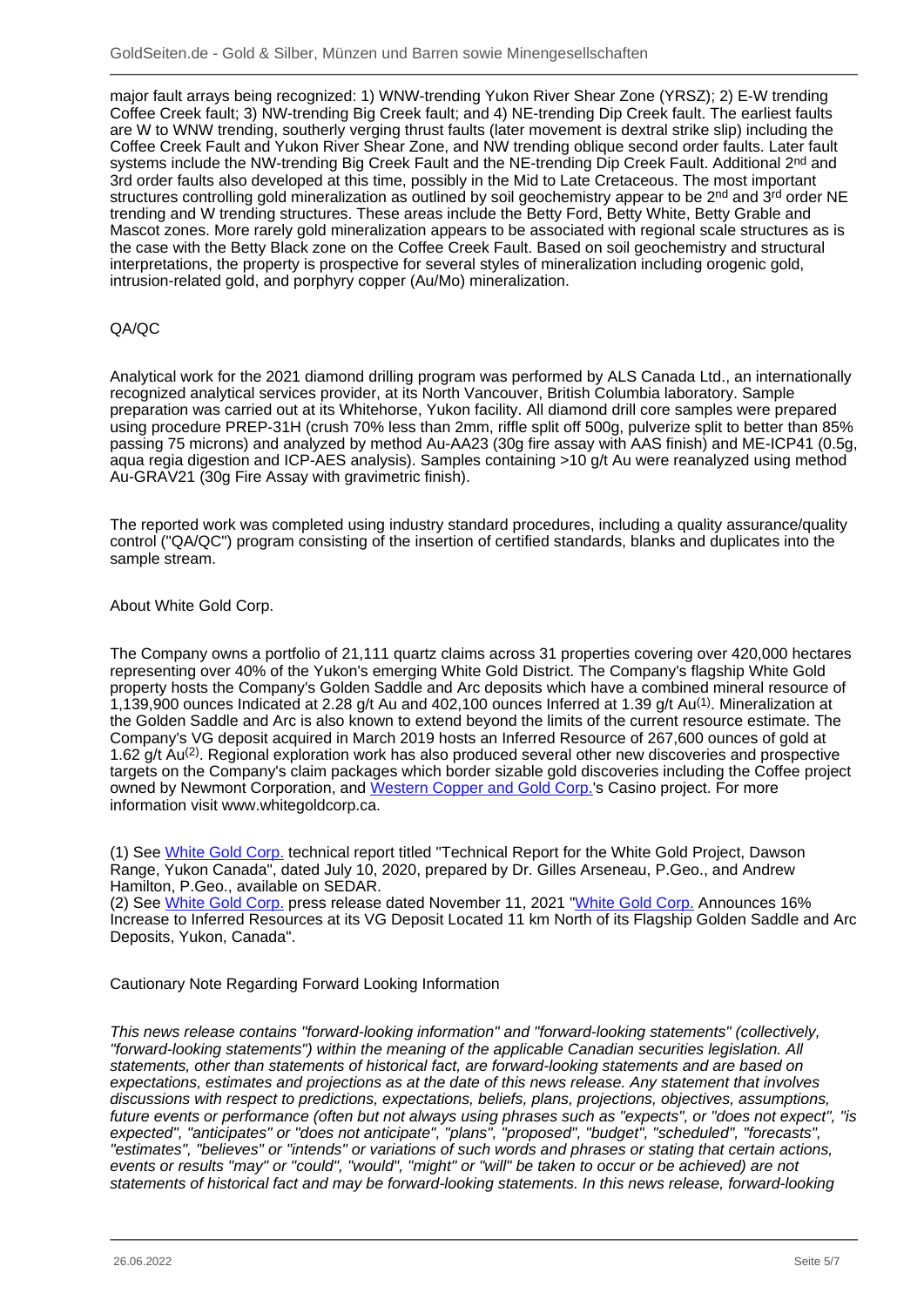statements relate, among other things, the Company's objectives, goals and exploration activities conducted and proposed to be conducted at the Company's properties; future growth potential of the Company, including whether any proposed exploration programs at any of the Company's properties will be successful; exploration results; and future exploration plans and costs and financing availability.

These forward-looking statements are based on reasonable assumptions and estimates of management of the Company at the time such statements were made. Actual future results may differ materially as forward-looking statements involve known and unknown risks, uncertainties and other factors which may cause the actual results, performance or achievements of the Company to materially differ from any future results, performance or achievements expressed or implied by such forward-looking statements. Such factors, among other things, include: the expected benefits to the Company relating to the exploration conducted and proposed to be conducted at the White Gold properties; the receipt of all applicable regulatory approvals for the Offering; failure to identify any additional mineral resources or significant mineralization; the preliminary nature of metallurgical test results; uncertainties relating to the availability and costs of financing needed in the future, including to fund any exploration programs on the Company's properties; business integration risks; fluctuations in general macroeconomic conditions; fluctuations in securities markets; fluctuations in spot and forward prices of gold, silver, base metals or certain other commodities; fluctuations in currency markets (such as the Canadian dollar to United States dollar exchange rate); change in national and local government, legislation, taxation, controls, regulations and political or economic developments; risks and hazards associated with the business of mineral exploration, development and mining (including environmental hazards, industrial accidents, unusual or unexpected formations pressures, cave-ins and flooding); inability to obtain adequate insurance to cover risks and hazards; the presence of laws and regulations that may impose restrictions on mining and mineral exploration; employee relations; relationships with and claims by local communities and indigenous populations; availability of increasing costs associated with mining inputs and labour; the speculative nature of mineral exploration and development (including the risks of obtaining necessary licenses, permits and approvals from government authorities); the unlikelihood that properties that are explored are ultimately developed into producing mines; geological factors; actual results of current and future exploration; changes in project parameters as plans continue to be evaluated; soil sampling results being preliminary in nature and are not conclusive evidence of the likelihood of a mineral deposit; title to properties; ongoing uncertainties relating to the COVID-19 pandemic; and those factors described under the heading "Risks Factors" in the Company's annual information form dated July 29, 2020 available on SEDAR. Although the forward-looking statements contained in this news release are based upon what management of the Company believes, or believed at the time, to be reasonable assumptions, the Company cannot assure shareholders that actual results will be consistent with such forward-looking statements, as there may be other factors that cause results not to be as anticipated, estimated or intended. Accordingly, readers should not place undue reliance on forward-looking statements and information. There can be no assurance that forward-looking information, or the material factors or assumptions used to develop such forward-looking information, will prove to be accurate. The Company does not undertake to release publicly any revisions for updating any voluntary forward-looking statements, except as required by applicable securities law.

Neither the TSXV nor its Regulation Services Provider (as that term is defined in the policies of the TSXV) accepts responsibility for the adequacy or accuracy of this news release.

For Further Information, Please Contact:

Contact Information: David D'Onofrio Chief Executive Officer [White Gold Corp.](/minen/3340--White-Gold-Corp) (647) 930-1880 ir@whitegoldcorp.ca

To Book a Meeting with Management: https://whitegoldcorp.ca/contact/request-information/

Figure 1: https://www.globenewswire.com/NewsRoom/AttachmentNg/809857fc-6cf6-4131-ae37-4a97429f58fe

Figure 1a: https://www.globenewswire.com/NewsRoom/AttachmentNg/e5760cea-7547-4a01-ad1c-d1590e40addb